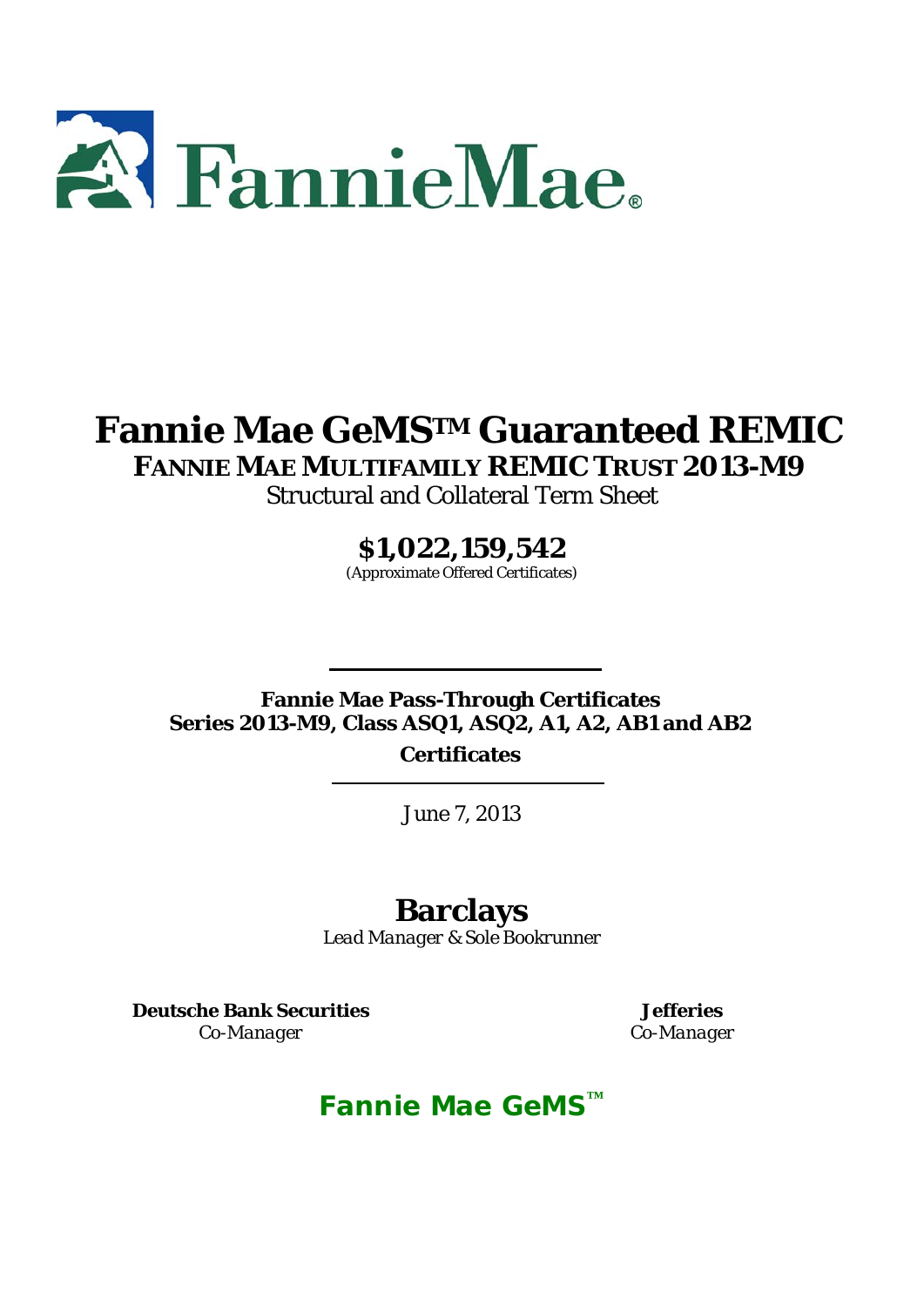#### **Fannie Mae GeMSTM Guaranteed REMIC Pass-Through Certificates Fannie Mae Multifamily REMIC Trust 2013-M9**

The information contained in the attached materials (the "Information") has been provided by Barclays Capital Inc. ("Barclays") and is preliminary and subject to change. The Information does not include all of the information required to be included in the prospectus supplement relating to the securities. As such, the Information may not reflect the impact of all structural characteristics of the securities. The assumptions underlying the Information, including structure and collateral, may be modified from time to time to reflect changed circumstances. Prospective purchasers are recommended to review the final prospectus supplement and the related base prospectus relating to the securities ("Offering Documents") discussed in this communication. Offering Documents contain data that is current as of their publication dates and after publication may no longer be complete or current. Final Offering Documents may be obtained from the Federal National Mortgage Association ("FNMA") by calling 1.800.237.8627 or from Barclays by contacting the representatives listed herein.

There shall not be any offer or sale of the securities discussed in this communication in any jurisdiction in which such offer, solicitation or sale would be unlawful prior to registration or qualification under the securities laws of any such jurisdiction.

The analyses, calculations and valuations herein are based on certain assumptions and data provided by third parties that may vary from the actual characteristics of the pool. Neither Barclays nor FNMA has verified these analyses, calculations or valuations. Neither Barclays nor FNMA has undertaken to update or amend the Information since the date it was prepared. More current information may be available publicly from other sources.

The investment described in this term sheet is a structured financial product. These securities are complex instruments intended for sale only to sophisticated investors who understand and assume the risks involved with the purchase thereof. The risks associated with the securities may significantly reduce an investor's expected yield and expected return of principal, and/or reduce an investor's ability to sell or obtain market value information about the securities. Investors should independently evaluate the risks associated with the securities and consult their own professional advisors. These risks may include, but may not be limited to:

- The performance of the collateral may be correlated due to economic or other factors that may diminish the value of the securities.
- The performance of the collateral and the value of the securities may be largely dependent on the quality of the origination and servicing of the collateral.
- The securities may be substantially dependent on the claims-paying ability of insurers or guarantors, as further described in the Offering Documents.
- The value of the securities may be diminished by market conditions unrelated to the performance of the securities.

The attached material may not be forwarded or provided by you to any other person. An investor or potential investor in the securities (and each employee, representative, or other agent of such person or entity) may disclose to any and all persons, without limitation, the tax treatment and tax structure of the transaction (as defined in United States Treasury Regulation Section 1.6011-4) and all related materials of any kind, including opinions or other tax analyses, that are provided to such person or entity. However, such person or entity may not disclose any other information relating to this transaction unless such information is related to such tax treatment and tax structure.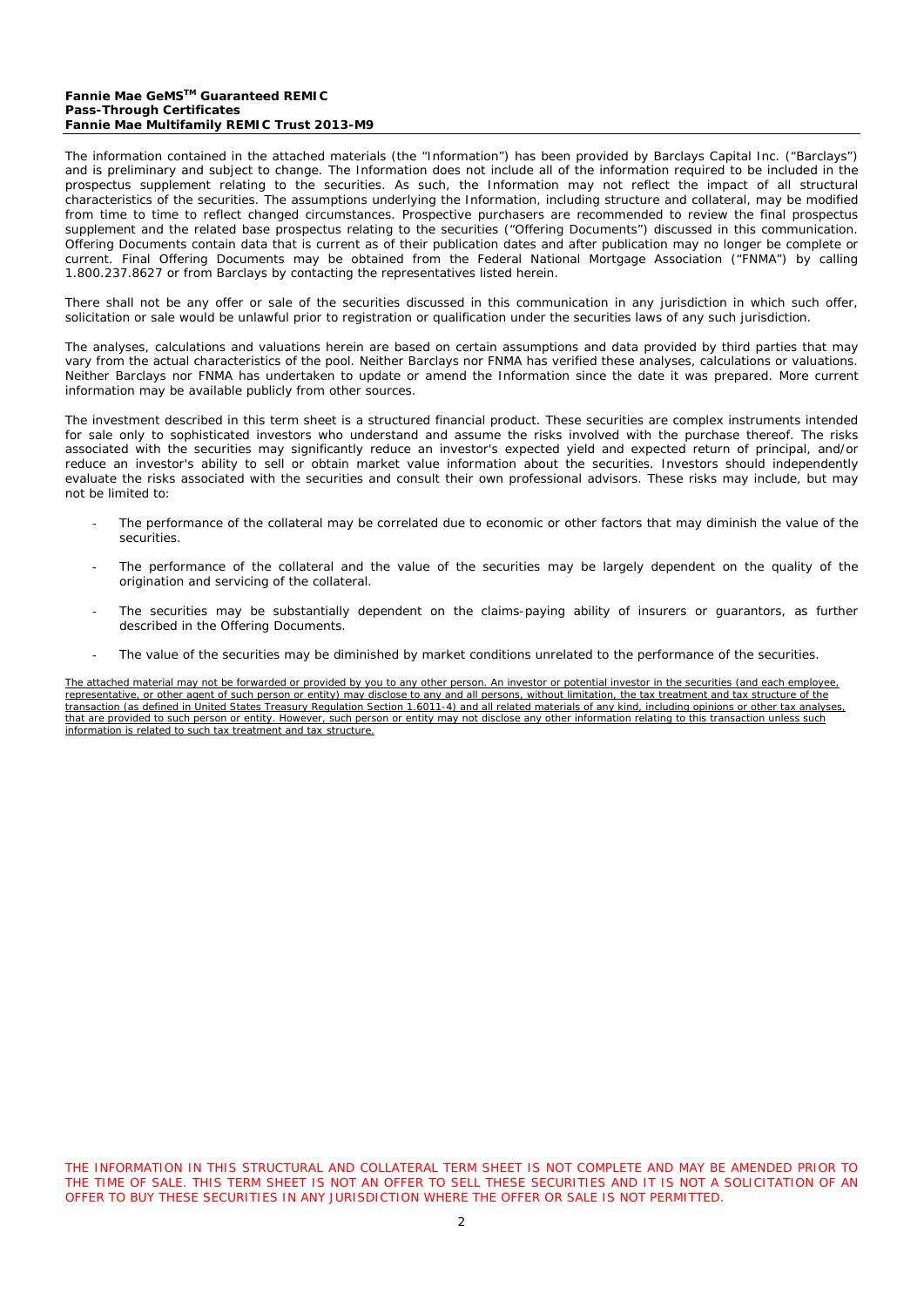# **Table of Contents**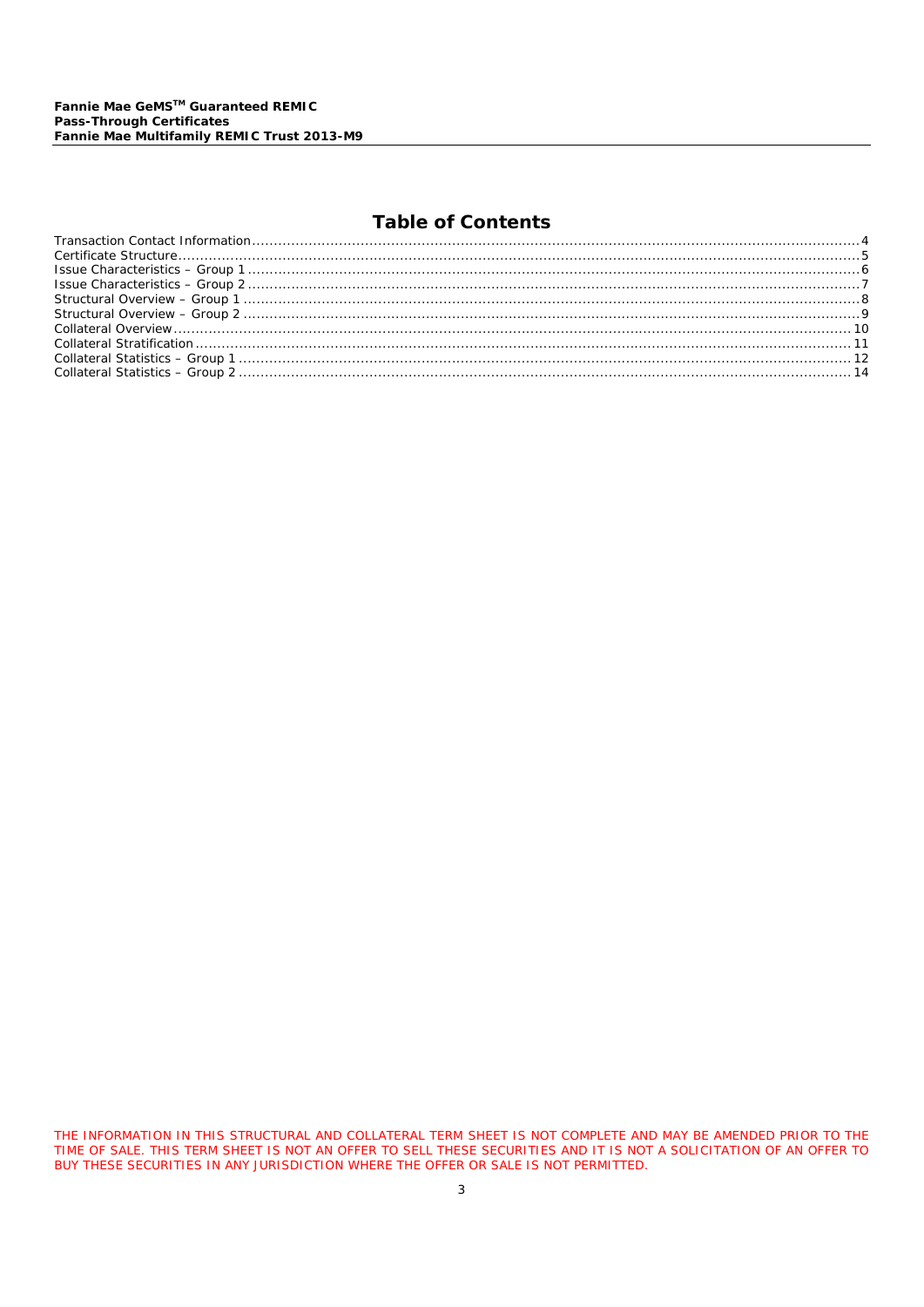# **I. Transaction Contact Information**

Questions regarding this Structural and Collateral Term Sheet may be directed to any of the following individuals:

#### **Barclays**

#### **Agency CMBS Trading**

| Tel. (212) 412-1164<br>Tel. (212) 412-5950 | carla.giugliano@barclays.com<br>adam.broman@barclays.com |
|--------------------------------------------|----------------------------------------------------------|
| Tel. (212) 528-8224                        | daniel.vinson@barclays.com                               |
| Tel. (212) 528-7374                        | david.kung@barclays.com                                  |
| Tel. (212) 526-5248                        | luke.adovasio@barclays.com                               |
| Tel. (212) 528-7479                        | daniel.schmidt@barclays.com                              |
|                                            |                                                          |

# **Jefferies**

#### **Agency CMBS Trading**

| Joseph Accurso  | Tel. (203) 363-8232 | jaccurso@jefferies.com    |
|-----------------|---------------------|---------------------------|
| Lisa Pendergast | Tel. (203) 363-8232 | lpendergast@jefferies.com |
| Anshul Laad     | Tel. (203) 363-8232 | alaad@jefferies.com       |
| Mike Wells      | Tel. (203) 363-8232 | mwells@jefferies.com      |

# **Deutsche Bank**

#### **Agency CMBS Trading**

| Arnie Zhou | Tel. (212) 250-8898 | arnie.zhou@db.com |
|------------|---------------------|-------------------|
| Russ Mckay | Tel. (212) 250-8898 | russ.mckay@db.com |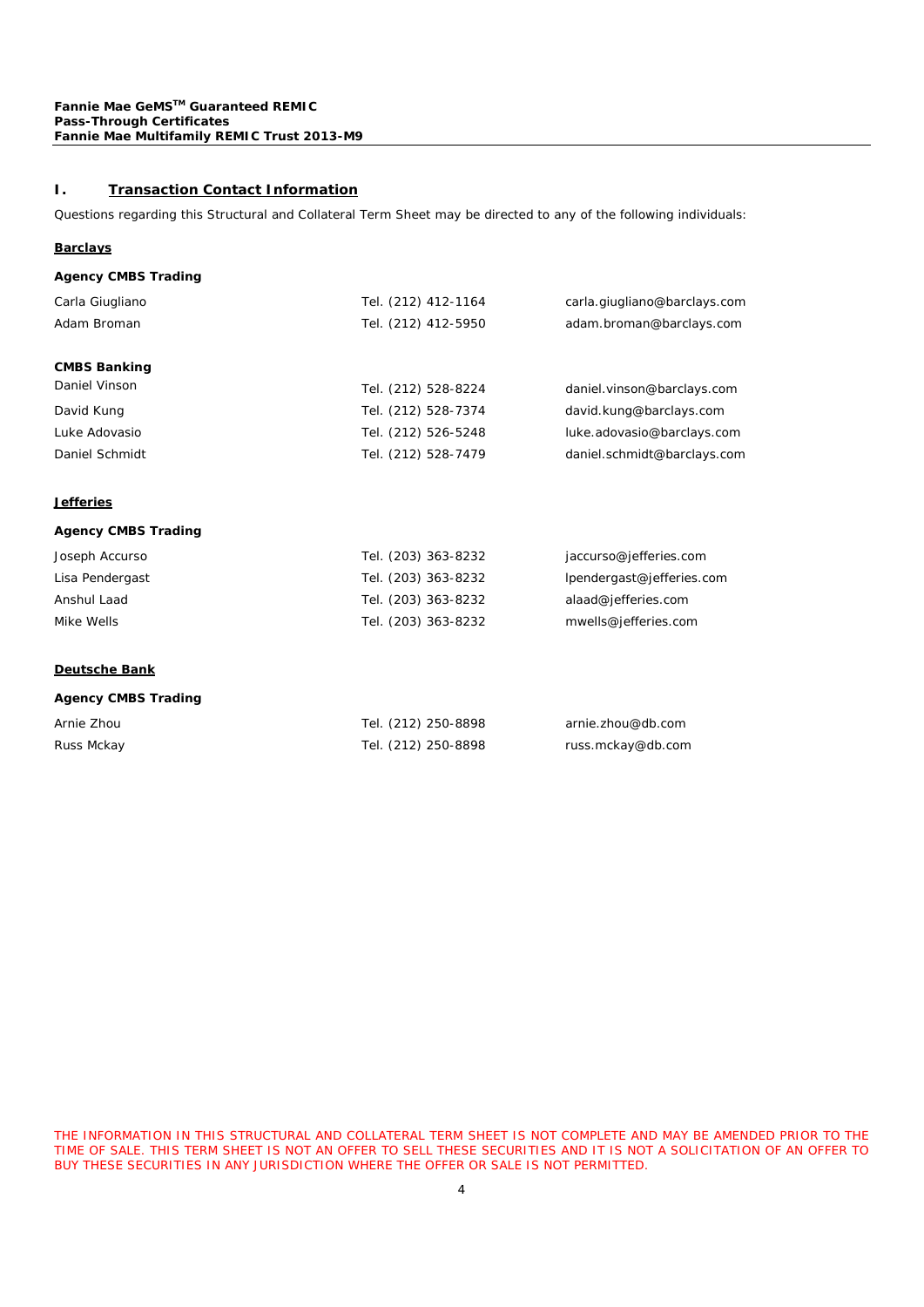### **II. Certificate Structure**

| Group | Class               | Approximate<br><b>Initial Certificate</b><br><b>Balance or</b><br>Notional Amount <sup>(1)</sup> | Group %<br>of Initial<br>Certificate<br>Balance <sup>(2)</sup> | <b>Expected</b><br>Weighted<br>Average<br>Life<br>$(Years)^{(3)}$ | <b>Expected</b><br>Principal<br>Window<br>$(Months)^{(4)}$ | Coupon<br>Type       | Pricing<br><b>Speed</b> |
|-------|---------------------|--------------------------------------------------------------------------------------------------|----------------------------------------------------------------|-------------------------------------------------------------------|------------------------------------------------------------|----------------------|-------------------------|
|       | ASQ1 <sup>(5)</sup> | \$50,500,000                                                                                     | 11.69%                                                         | 3.33                                                              | $-57$                                                      | Fixed                | 0% CPY                  |
|       | ASQ <sub>2</sub>    | \$381.659.343                                                                                    | 88.31%                                                         | 4.90                                                              | $57 - 60$                                                  | Fixed                | 0% CPY                  |
|       | $X1^{(5)}$          | $$432,159,343^{(6)}$                                                                             | <b>NA</b>                                                      | <b>NA</b>                                                         | <b>NA</b>                                                  | WAC IO               | 100% CPY                |
| 2     | A <sub>1</sub>      | \$89,700,000                                                                                     | 15.20%                                                         | 5.18                                                              | $1 - 111$                                                  | Fixed                | 0% CPY                  |
| 2     | A2                  | \$429,500,000                                                                                    | 72.80%                                                         | 9.55                                                              | $111 - 115$                                                | Fixed <sup>(8)</sup> | 0% CPY                  |
| 2     | AB1                 | \$12,232,000                                                                                     | 2.07%                                                          | 5.18                                                              | $1 - 111$                                                  | Fixed                | 0% CPY                  |
| 2     | AB <sub>2</sub>     | \$58,568,199                                                                                     | 9.93%                                                          | 9.55                                                              | $111 - 115$                                                | Fixed <sup>(8)</sup> | 0% CPY                  |
| 2     | $X2^{(5)}$          | $$590,000,199^{(7)}$                                                                             | <b>NA</b>                                                      | <b>NA</b>                                                         | <b>NA</b>                                                  | WAC IO               | 100% CPY                |

**Notes:** 

(1) The certificate balances and notional amounts are approximate and on the settlement date may vary by up to 5%. Underlying loans may be removed from or added to the mortgage pool prior to the settlement date within the same maximum permitted variance. Any reduction or increase in the aggregate principal balance of underlying loans within these parameters will result in changes to the initial certificate balance or notional amount of each class of certificates and to the other statistical data.

(2) Approximate as of the settlement date.

(3) Calculated at 0% CPR.

(4) The principal window is expressed in months following the settlement date and reflects the period during which distributions of principal would be received under the pricing speed assumptions.

(5) Classes X1 and X2 and ASQ1 are not being offered.

(6) The Class X1 notional amount is equal to the aggregate certificate balances of Classes ASQ1 and ASQ2.

(7) The Class X2 notional amount is equal to the aggregate certificate balances of Classes A1, A2, AB1 and AB2.

(8) Subject to an Available Funds Cap.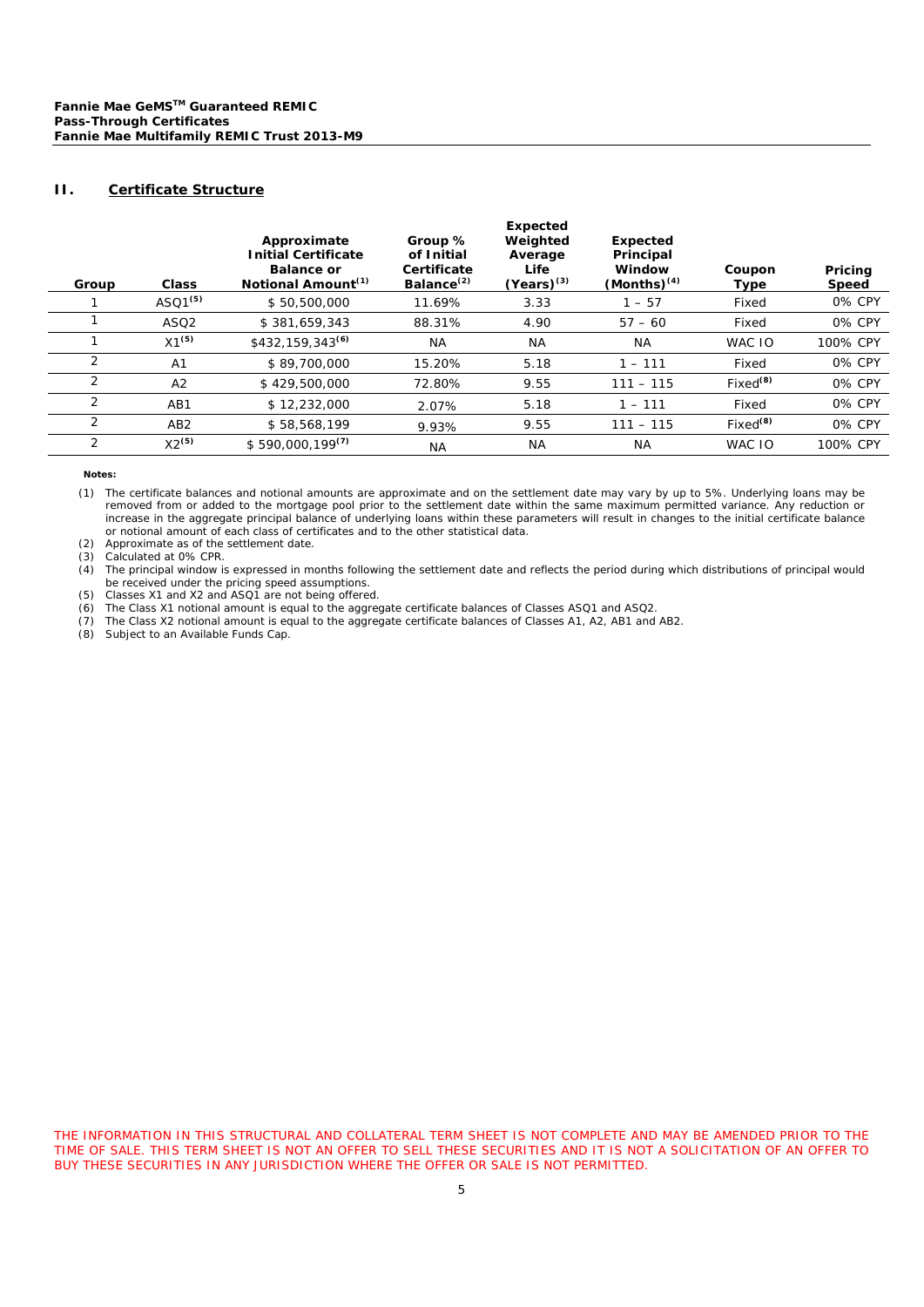## **III. Issue Characteristics**

# **Issue Characteristics - Group 1**

| <b>Offered Securities:</b>      | \$432,159,343 (approximate) monthly pay, fixed-rate, multi-class, commercial<br>mortgage REMIC Pass-Through Certificates (Class ASQ1 and Class ASQ2)                                              |  |
|---------------------------------|---------------------------------------------------------------------------------------------------------------------------------------------------------------------------------------------------|--|
| Lead Manager & Sole Bookrunner: | Barclays Capital Inc.                                                                                                                                                                             |  |
| Co-Managers:                    | Deutsche Bank Securities Inc. and Jefferies LLC                                                                                                                                                   |  |
| Issuer:                         | Federal National Mortgage Association                                                                                                                                                             |  |
| <b>Issuing Entity:</b>          | Fannie Mae Multifamily REMIC Trust 2013-M9, a trust to be formed by Fannie Mae                                                                                                                    |  |
| Trustee:                        | Fannie Mae                                                                                                                                                                                        |  |
| <b>Cut-off Date:</b>            | On or about June 1, 2013.                                                                                                                                                                         |  |
| <b>Settlement Date:</b>         | June 28, 2013                                                                                                                                                                                     |  |
| <b>Distribution Date:</b>       | The monthly distribution date for the certificates will be the 25th day of each calendar<br>month, or on the next business day if the 25th day is not a business day, commencing in<br>July 2013. |  |
| Accrual:                        | Each class will accrue interest on a 30/360 basis during the preceding calendar month.                                                                                                            |  |
| ERISA:                          | It is expected that all offered certificates will be ERISA eligible.                                                                                                                              |  |
| Tax Status:                     | Double REMIC Series                                                                                                                                                                               |  |
| Form of Offering:               | The certificates are exempt from registration under the Securities Act of 1933 and are<br>"exempted securities" under the Securities Exchange Act of 1934.                                        |  |
| <b>Offered Certificates:</b>    | The Class ASQ1 and Class ASQ2 Certificates                                                                                                                                                        |  |
| <b>Optional Termination:</b>    | None                                                                                                                                                                                              |  |
| <b>Minimum Denominations:</b>   | \$100,000 for Class X1 and \$1,000 for the Class ASQ1 and Class ASQ2 Certificates, \$1 in<br>excess thereof                                                                                       |  |
| <b>Settlement Terms:</b>        | Book-Entry except for Classes R and RL                                                                                                                                                            |  |
| Analytics:                      | Cash flows are expected to be available through Bloomberg, L.P., Intex Solutions, Inc,<br>Trepp LLC and The Yield Book, Inc.                                                                      |  |
| <b>Bloomberg Ticker:</b>        | FNA 2013-M9 <mtge><go></go></mtge>                                                                                                                                                                |  |
| <b>Risk Factors:</b>            | THE CERTIFICATES INVOLVE CERTAIN RISKS AND MAY NOT BE SUITABLE FOR ALL<br>INVESTORS. SEE THE "RISK FACTORS" SECTION OF FANNIE MAE'S MULTIFAMILY REMIC<br>PROSPECTUS.                              |  |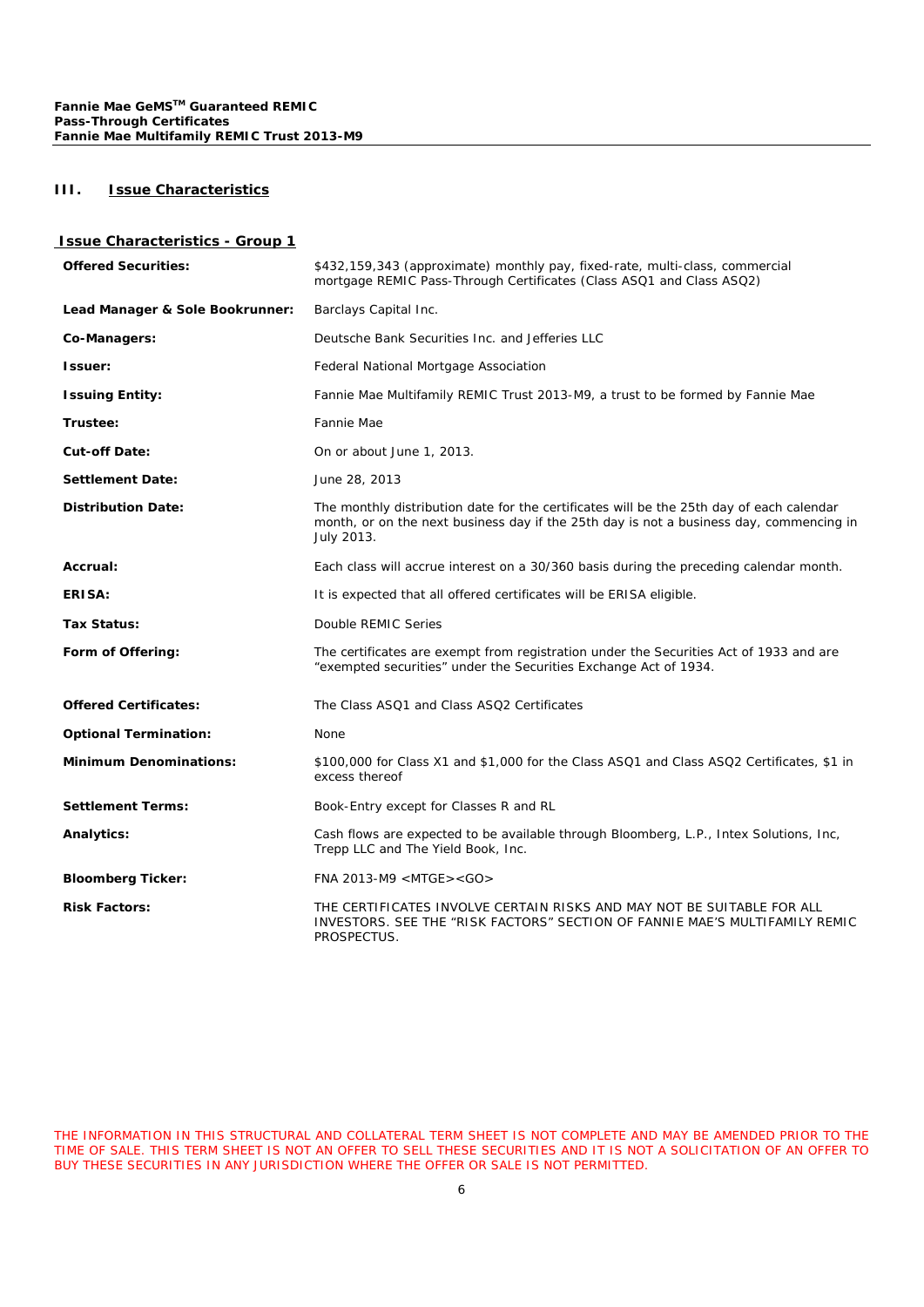#### **Issue Characteristics - Group 2**

| <b>Offered Securities:</b>      | \$590,000,109 (approximate) monthly pay, fixed-rate, multi-class, commercial<br>mortgage REMIC Pass-Through Certificates (Class A1, Class A2, Class AB1 and Class AB2)                            |  |
|---------------------------------|---------------------------------------------------------------------------------------------------------------------------------------------------------------------------------------------------|--|
| Lead Manager & Sole Bookrunner: | Barclays Capital Inc.                                                                                                                                                                             |  |
| Co-Managers:                    | Deutsche Bank Securities Inc. and Jefferies LLC                                                                                                                                                   |  |
| Issuer:                         | Federal National Mortgage Association                                                                                                                                                             |  |
| <b>Issuing Entity:</b>          | Fannie Mae Multifamily REMIC Trust 2013-M9, a trust to be formed by Fannie Mae                                                                                                                    |  |
| Trustee:                        | Fannie Mae                                                                                                                                                                                        |  |
| <b>Cut-off Date:</b>            | On or about June 1, 2013.                                                                                                                                                                         |  |
| <b>Settlement Date:</b>         | June 28, 2013                                                                                                                                                                                     |  |
| <b>Distribution Date:</b>       | The monthly distribution date for the certificates will be the 25th day of each calendar<br>month, or on the next business day if the 25th day is not a business day, commencing in<br>July 2013. |  |
| Accrual:                        | Each class will accrue interest on a 30/360 basis during the preceding calendar month.                                                                                                            |  |
| ERISA:                          | It is expected that all offered certificates will be ERISA eligible.                                                                                                                              |  |
| <b>Tax Status:</b>              | Double REMIC Series                                                                                                                                                                               |  |
| Form of Offering:               | The certificates are exempt from registration under the Securities Act of 1933 and are<br>"exempted securities" under the Securities Exchange Act of 1934.                                        |  |
| <b>Offered Certificates:</b>    | The Class A1, Class A2 and Class AB Certificates                                                                                                                                                  |  |
| <b>Optional Termination:</b>    | None                                                                                                                                                                                              |  |
| <b>Minimum Denominations:</b>   | \$100,000 for Class X2 and \$1,000 for the Class A1, Class A2, Class AB1 and Class AB2<br>Certificates, \$1 in excess thereof                                                                     |  |
| <b>Settlement Terms:</b>        | Book-Entry except for Classes R and RL                                                                                                                                                            |  |
| Analytics:                      | Cash flows are expected to be available through Bloomberg, L.P., Intex Solutions, Inc.<br>Trepp LLC and The Yield Book, Inc.                                                                      |  |
| <b>Bloomberg Ticker:</b>        | FNA 2013-M9 <mtge><go></go></mtge>                                                                                                                                                                |  |
| <b>Risk Factors:</b>            | THE CERTIFICATES INVOLVE CERTAIN RISKS AND MAY NOT BE SUITABLE FOR ALL<br>INVESTORS. SEE THE "RISK FACTORS" SECTION OF FANNIE MAE'S MULTIFAMILY REMIC<br>PROSPECTUS.                              |  |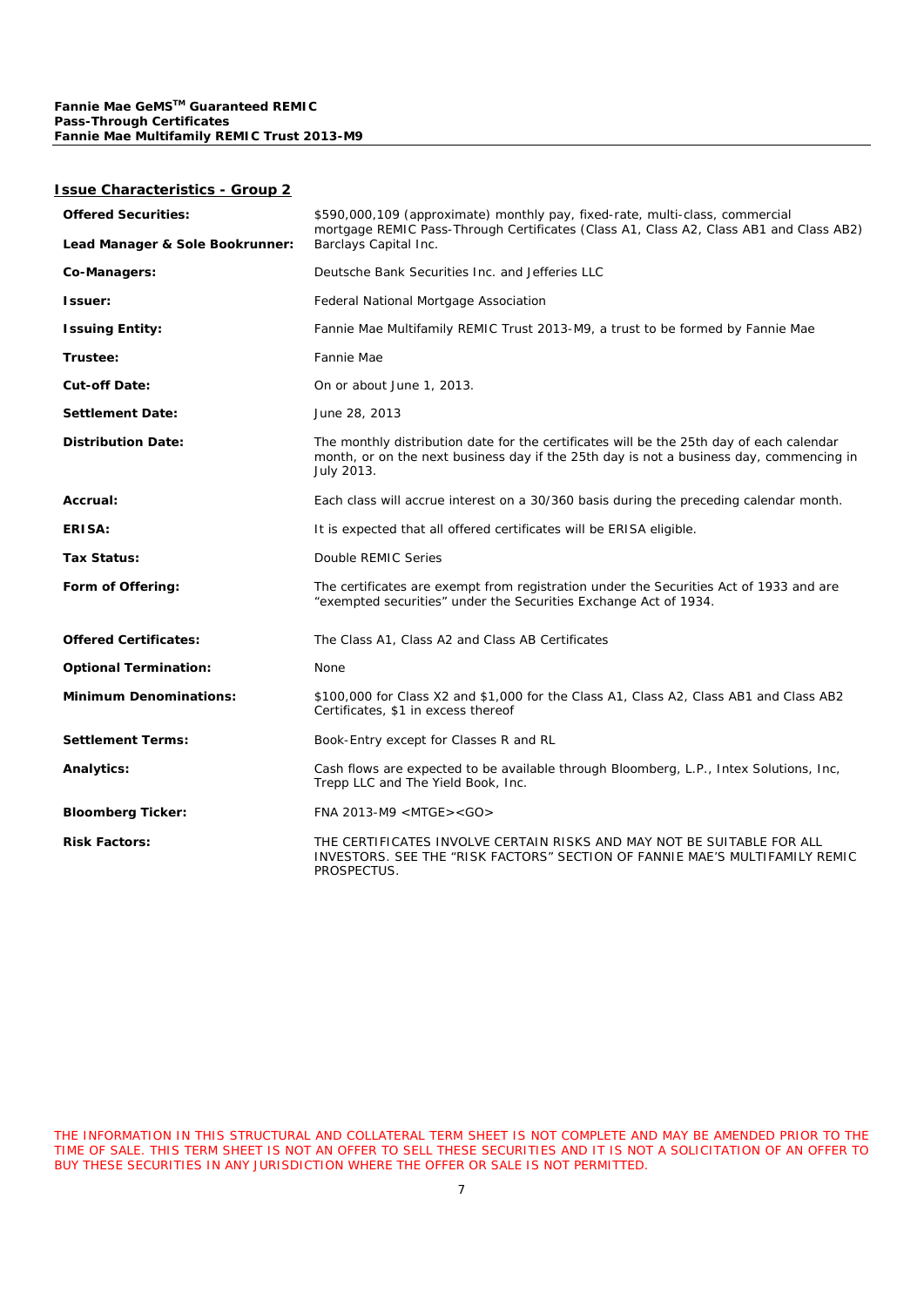# **IV. Structural Overview**

#### **Structural Overview – Group 1**

| <b>Amount of Distributions:</b>             | On each distribution date, certificateholders will be entitled to receive interest and any<br>principal required to be paid on their certificates on such distribution date, distributed from<br>funds available for distribution from the related underlying MBS.                                                                                                         |  |  |
|---------------------------------------------|----------------------------------------------------------------------------------------------------------------------------------------------------------------------------------------------------------------------------------------------------------------------------------------------------------------------------------------------------------------------------|--|--|
| <b>Priority of Principal Distributions:</b> | The Group 1 Principal Distribution Amount for any distribution date will be allocated as<br>follows:                                                                                                                                                                                                                                                                       |  |  |
|                                             | 1. Scheduled and unscheduled principal payments included in the principal<br>distribution for each Group 1 MBS, on an aggregate basis, to the ASQ1 and ASQ2<br>Classes, in that order, until retired.                                                                                                                                                                      |  |  |
| <b>Prepayment Premiums</b><br>Distribution: | Any Group 1 prepayment premiums that are included in the related MBS distributions for<br>any distribution date will be allocated to the ASQ1, ASQ2 and X1 Classes as follows:                                                                                                                                                                                             |  |  |
|                                             | 1. to the ASQ1 and ASQ2 Classes, an amount equal to 30% of the Group 1<br>prepayment premiums multiplied by the percentage equivalent of a fraction, the<br>numerator of which is the Group 1 Principal Distribution Amount payable to that<br>Class on that date and the denominator of which is the Group 1 Principal<br>Distribution Amount for that date:              |  |  |
|                                             | 2. to the X1 Class, an amount equal to 70% of the Group 1 prepayment premiums<br>for that date.                                                                                                                                                                                                                                                                            |  |  |
| <b>Call Protection:</b>                     | The Group 1 collateral pool has a weighted average remaining call protection of 52 months.<br>Remaining call protection term (months) is calculated from the end of month of the Cut-off<br>Date to the Prepayment Premium End Date and would be one month longer if calculated<br>from the beginning of the month of the Cut-off Date to the Prepayment Premium End Date. |  |  |
| Guarantee:                                  | All underlying pools will be guaranteed by Fannie Mae with respect to the full and timely<br>payment of interest and principal. Fannie Mae's quarantee does not cover any prepayment<br>premium payments due on the underlying loans.                                                                                                                                      |  |  |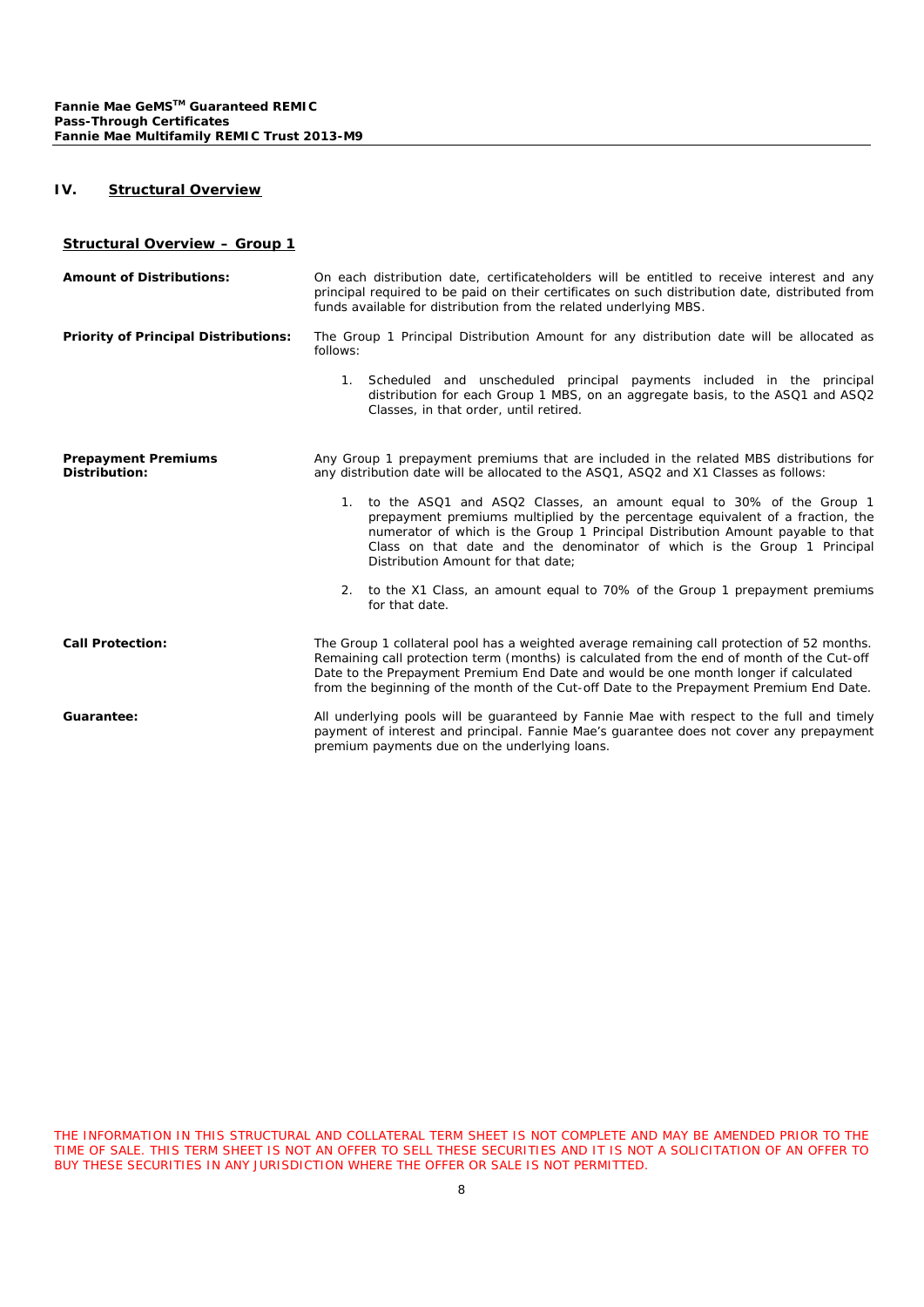#### **Structural Overview – Group 2**

| <b>Amount of Distributions:</b>             | On each distribution date, certificateholders will be entitled to receive interest and any<br>principal required to be paid on their certificates on such distribution date, distributed from<br>funds available for distribution from the related underlying MBS.                                                                                                                                                                                              |
|---------------------------------------------|-----------------------------------------------------------------------------------------------------------------------------------------------------------------------------------------------------------------------------------------------------------------------------------------------------------------------------------------------------------------------------------------------------------------------------------------------------------------|
| <b>Priority of Principal Distributions:</b> | The Group 2 Principal Distribution Amount for any distribution date will be allocated as<br>follows:                                                                                                                                                                                                                                                                                                                                                            |
|                                             | 1. Scheduled principal payments included in the principal distribution for each Group<br>2 MBS, on an aggregate basis, as follows:                                                                                                                                                                                                                                                                                                                              |
|                                             | (a) the AB Pro Rata Percentage to the AB1 and AB2 Classes, in that order,<br>until retired, and<br>(b) the Non-AB Pro Rata Percentage to the A1 and A2 Classes, in that order,<br>until retired.                                                                                                                                                                                                                                                                |
|                                             | 2. Unscheduled principal payments included in the principal distribution for each<br>Group 2 MBS, on an aggregate basis, to the AB1, AB2, A1 and A2 Classes in that<br>order, until retired.                                                                                                                                                                                                                                                                    |
|                                             | The "AB Pro Rata Percentage" for any Distribution Date is equal to the percentage<br>equivalent of a fraction, the numerator of which is the sum of the certificate balances of the<br>AB1 and AB2 Classes immediately before the Distribution Date and the denominator of<br>which is the aggregate certificate balance of the AB1, AB2, A1 and A2 Classes immediately<br>before the date.                                                                     |
|                                             | The "Non-AB Pro Rata Percentage" for any Distribution Date is equal to 100% minus the AB<br>Pro Rata Percentage for that date.                                                                                                                                                                                                                                                                                                                                  |
| <b>Prepayment Premiums</b><br>Distribution: | Any Group 2 prepayment premiums that are included in the related MBS distributions for<br>any Distribution Date will be allocated to the A1, A2, AB1, AB2 and X2 Classes as follows:                                                                                                                                                                                                                                                                            |
|                                             | 1. to the AB1, AB2, A1 and A2 Classes as follows:                                                                                                                                                                                                                                                                                                                                                                                                               |
|                                             | - on each Distribution Date prior to the Distribution Date on which the AB2 Class<br>is retired, to each of the AB1 and AB2 Classes, an amount equal to 30% of the<br>related prepayment premiums multiplied by the percentage equivalent of a<br>fraction, the numerator of which is the principal payable to that Class on that date<br>and the denominator of which is the aggregate amount of principal payable to the<br>AB1 and AB2 Classes on that date; |
|                                             | - on each Distribution Date beginning with the Distribution Date on which the<br>AB2 Class is retired, to each of the AB1, AB2, A1 and A2 Classes, an amount equal<br>to 30% of the related prepayment premiums multiplied by the percentage<br>equivalent of a fraction, the numerator of which is the principal payable to that<br>Class on that date and the denominator of which is the Group 2 Principal<br>Distribution Amount for that date; and         |
|                                             | 2. to the X2 Class, an amount equal to 70% of the related prepayment premiums for<br>that date.                                                                                                                                                                                                                                                                                                                                                                 |
| <b>Call Protection:</b>                     | The Group 2 collateral pool has a weighted average remaining call protection of 108<br>months. Remaining Call Protection term (months) is calculated from the end of month of<br>the Cut-off Date to the Prepayment Premium End Date and would be one month longer if<br>calculated from the beginning of the month of the Cut-off Date to the Prepayment Premium<br>End Date.                                                                                  |
| Guarantee:                                  | All underlying pools will be guaranteed by Fannie Mae with respect to the full and timely<br>payment of interest and principal. Fannie Mae's quarantee does not cover any prepayment<br>premium payments due on the underlying loans.                                                                                                                                                                                                                           |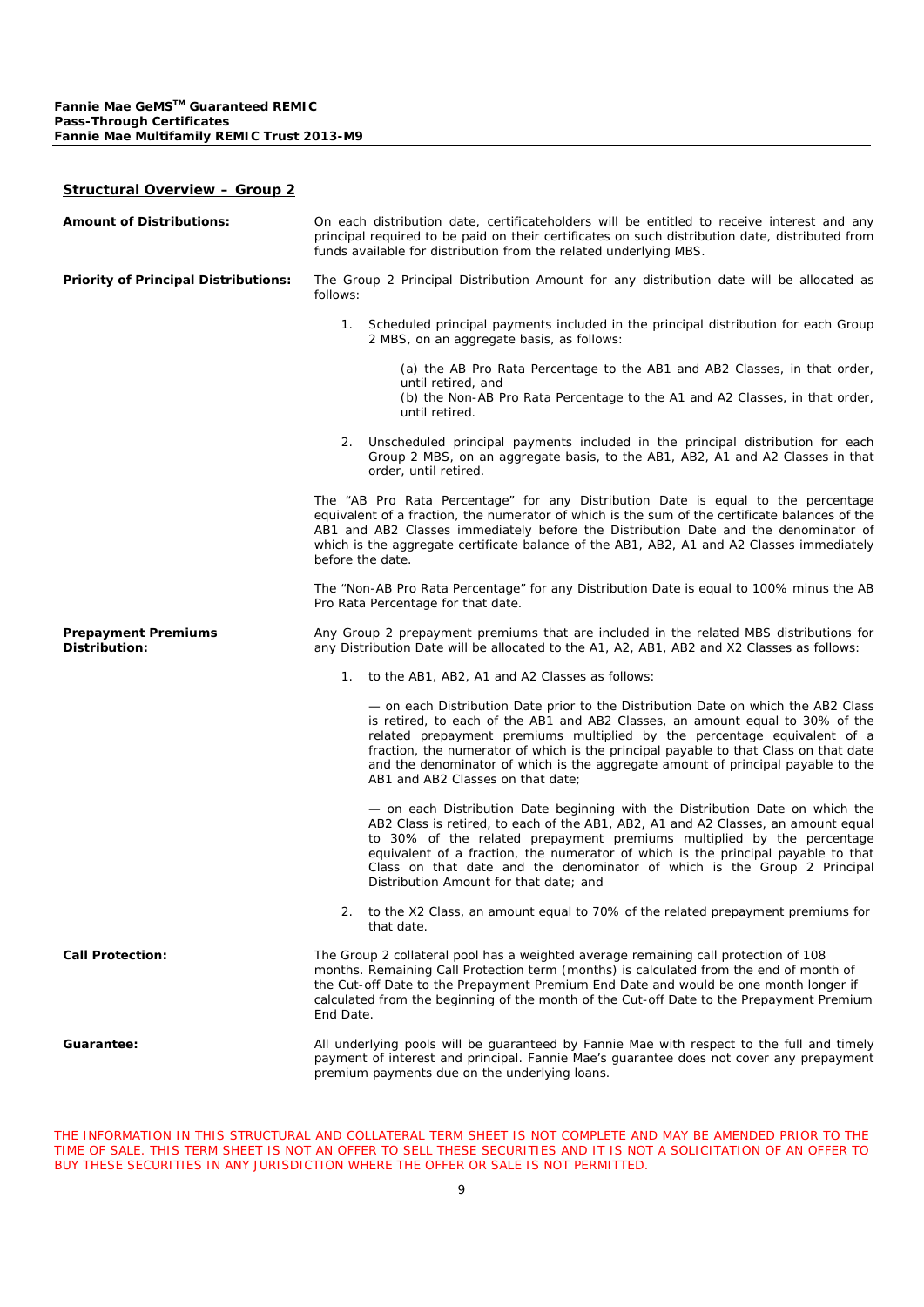### **V. Collateral Overview**

#### **Group 1(1)(2)**

| -----                                                |               |
|------------------------------------------------------|---------------|
| Aggregate Cut-off Date Balance                       | \$432,159,343 |
| Number of Mortgage Loans                             | 74            |
| Average Cut-off Date Balance per Mortgage Loan       | \$5,839,991   |
| Number of Mortgaged Properties                       | 74            |
| Weighted Average Mortgage Rate                       | 5.780%        |
| % of Group 1 Secured by 5 Largest Mortgage Loans     | 20.69%        |
| % of Group 1 Secured by 10 Largest Mortgage Loans    | 38.09%        |
| Weighted Average Original Term to Maturity (months)  | 120           |
| Weighted Average Remaining Term to Maturity (months) | 59            |
| Weighted Average Seasoning (months)                  | 61            |
|                                                      |               |

#### **Group 1 Amortization**

| Weighted Average Original Amortization Term (months) <sup>(3)</sup>  | 352             |
|----------------------------------------------------------------------|-----------------|
| Weighted Average Remaining Amortization Term (months) <sup>(3)</sup> | 29 <sup>1</sup> |
| % of Group 1 Amortizing Balloon                                      | 48.64%          |
| % of Group 1 Interest Only followed by Amortizing Balloon            | 28.53%          |
| % of Group 1 Interest Only                                           | 22.83%          |

(1) Unless otherwise indicated , all references to "% of Group 1" in this Term Sheet reflect a percentage of the Group 1 aggregate principal balance as of the Cutoff Date, after application of all payments of principal due during or prior to June 2013.

(2) The Collateral consists of 74 Fannie Mae multifamily MBS pools containing 74 loans. All loans underlying the pools are monthly-pay, fixed-rate multifamily mortgages.

(3) Excludes loans that are interest only for the entire term.

| Group $2^{(1)(2)}$                                   |               |
|------------------------------------------------------|---------------|
| Aggregate Cut-off Date Balance                       | \$590,000,199 |
| Number of Mortgage Loans                             | 92            |
| Average Cut-off Date Balance per Mortgage Loan       | \$6,413,046   |
| Number of Mortgaged Properties                       | 92            |
| Weighted Average Mortgage Rate                       | 3.842%        |
| % of Group 2 Secured by 5 Largest Mortgage Loans     | 22.16%        |
| % of Group 2 Secured by 10 Largest Mortgage Loans    | 36.56%        |
| Weighted Average Original Term to Maturity (months)  | 120           |
| Weighted Average Remaining Term to Maturity (months) | 115           |
| Weighted Average Seasoning (months)                  | 5             |

#### **Group 2 Amortization**

| Weighted Average Original Amortization Term (months) <sup>(3)</sup>  | 36 <sup>2</sup> |
|----------------------------------------------------------------------|-----------------|
| Weighted Average Remaining Amortization Term (months) <sup>(3)</sup> | 355             |
| % of Group 2 Amortizing Balloon                                      | 49.88%          |
| % of Group 2 Interest Only followed by Amortizing Balloon            | 47.11%          |
| % of Group 2 Interest Only                                           | $3.01\%$        |

(1) Unless otherwise indicated, all references to "% of Group 2" in this Term Sheet reflect a percentage of the Group 2 aggregate principal balance as of the Cutoff Date, after application of all payments of principal due during or prior to June 2013.

(2) The Collateral consists of 88 Fannie Mae multifamily MBS pools containing 92 loans. All loans underlying the pools are monthly-pay, fixed-rate multifamily mortgages.

(3) Excludes loans that are interest only for the entire term.

#### **More information regarding the DUS MBS program can be found on Fannie Mae's website at:**

http://www.fanniemae.com/resources/file/mbs/pdf/mbsenger\_0412.pdf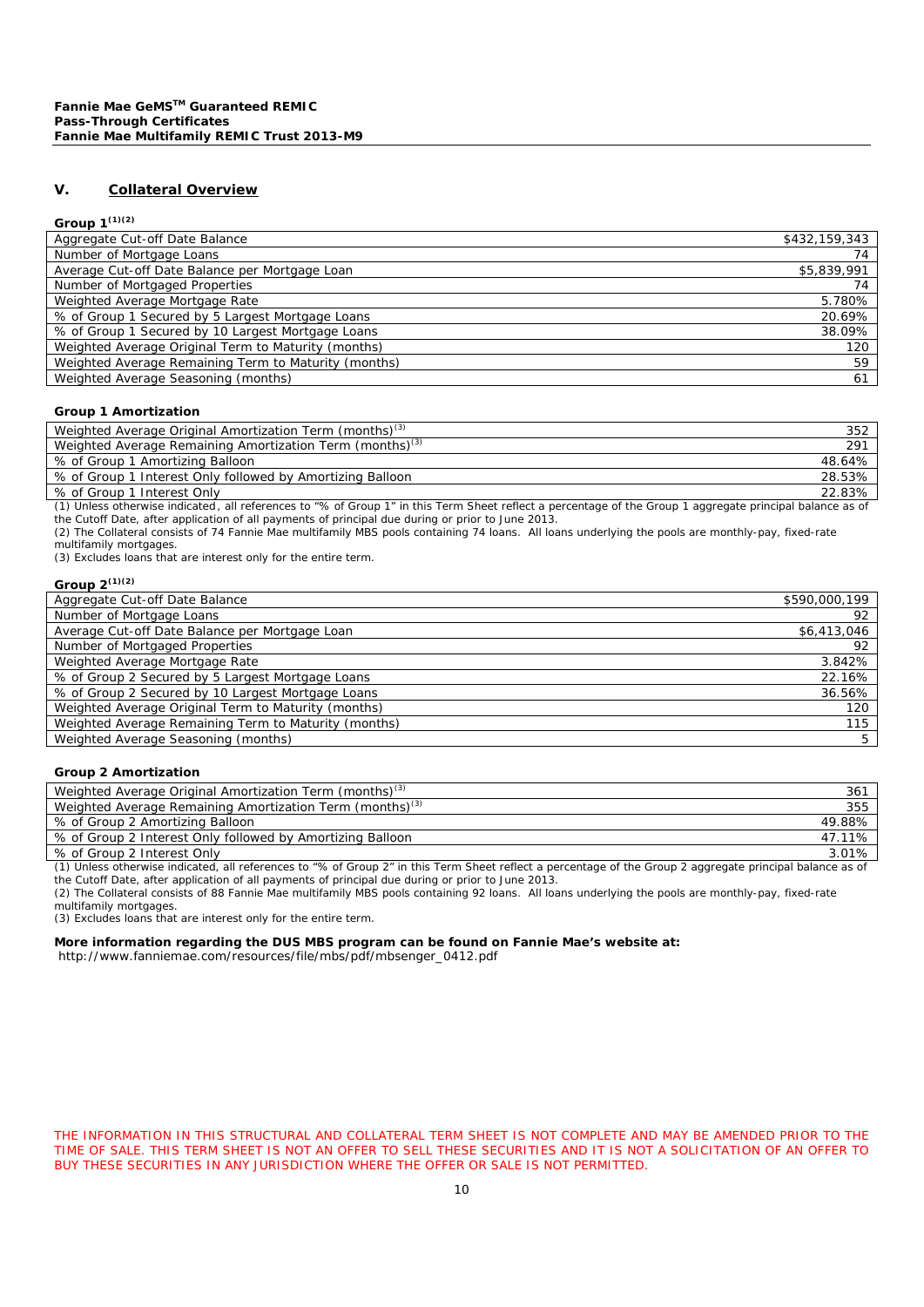# **VI. Collateral Stratification**

| Loan                                                         | Pool          |                                     |                |                |                         | <b>Cut-off Date</b> | % of    |             |            |
|--------------------------------------------------------------|---------------|-------------------------------------|----------------|----------------|-------------------------|---------------------|---------|-------------|------------|
| No.                                                          | <b>Number</b> | <b>Property Name</b>                | City           | <b>State</b>   | <b>Property Type</b>    | Balance (\$)        | Group 1 | <b>DSCR</b> | <b>LTV</b> |
|                                                              | 388100        | Village of Barrett's Run Apartments | Newark         | DE             | Multifamily             | \$20,444,336        | 4.73%   | 1.69x       | 62.5%      |
| $\overline{2}$                                               | AF0813        | Runnymede Gardens                   | Verona         | <b>NJ</b>      | Multifamily             | \$18,137,000        | 4.20%   | 1.96x       | 68.1%      |
| 3                                                            | 388321        | River Lofts at Ashton Mill          | Cumberland     | R <sub>l</sub> | Multifamily             | \$17,255,756        | 3.99%   | 1.41x       | 67.3%      |
| 4                                                            | 388285        | Upland Meadows MHC                  | Upland         | CA             | Manufactured<br>Housing | \$17,000,000        | 3.93%   | 1.55x       | 68.4%      |
| 5                                                            | 388065        | Tudor Glen Village Apartments       | Woburn         | МA             | Multifamily             | \$16,559,460        | 3.83%   | 1.39x       | 72.6%      |
| 6                                                            | 388370        | Montgomery Woods                    | Harleysville   | PA             | Multifamily             | \$15,917,560        | 3.68%   | 1.53x       | 77.7%      |
|                                                              | 388396        | Lincoln Greens Apartments           | Oklahoma City  | OK             | Multifamily             | \$15,907,521        | 3.68%   | 1.47x       | 79.0%      |
| 8                                                            | 388264        | Hudson East Apartments              | New York       | <b>NY</b>      | Multifamily             | \$15,000,000        | 3.47%   | 1.89x       | 38.1%      |
| 9                                                            | AF0862        | Park City West                      | Ft. Lauderdale | FL             | Manufactured<br>Housing | \$14,430,279        | 3.34%   | 1.45x       | 74.1%      |
| 10                                                           | 388133        | Park Vista South                    | Torrance       | CA             | Multifamily             | \$13,978,390        | 3.23%   | 1.69x       | 48.9%      |
| Total / Weighted Average<br>\$164,630,301<br>38.09%<br>1.61x |               |                                     |                |                |                         |                     |         |             | 65.9%      |

# **Top 10 Mortgage Pools – Group 1**

# **Top 10 Mortgage Pools – Group 2**

| Loan<br>No.              | Pool<br><b>Number</b> | <b>Property Name</b>        | City            | State         | <b>Property Type</b> | <b>Cut-off Date</b><br>Balance (\$) | % of<br>Group 2 | <b>DSCR</b> | LTV   |
|--------------------------|-----------------------|-----------------------------|-----------------|---------------|----------------------|-------------------------------------|-----------------|-------------|-------|
|                          | AM2275                | Spyglass Hill Apartments    | Denver          | <sub>CO</sub> | Multifamily          | \$32,935,000                        | 5.58%           | 1.51x       | 80.0% |
| 2                        | AM1511                | Olentangy Village           | Columbus        | OH            | Multifamily          | \$26,470,220                        | 4.49%           | 1.61x       | 72.5% |
| 3                        | AM1786                | Atrium on James             | Kent            | WA            | Multifamily          | \$25,800,000                        | 4.37%           | 1.40x       | 72.7% |
| 4                        | AM2014                | Landmark at Granite Park    | Charlottesville | VA            | Multifamily          | \$24,000,000                        | 4.07%           | 1.51x       | 69.2% |
| 5                        | AM2012                | Landmark at Lynden Square   | Charlotte       | NC            | Multifamily          | \$21,562,000                        | 3.65%           | 1.5x        | 67.3% |
| 6                        | AM2097                | Avondale Parc Apartments    | Dallas          | <b>TX</b>     | Multifamily          | \$18,600,000                        | 3.15%           | 1.48x       | 75.0% |
|                          | AM1453                | Landmark at Hampshire Place | Jacksonville    | FL.           | Multifamily          | \$17,979,700                        | 3.05%           | 1.49x       | 75.0% |
| 8                        | AM2258                | South Front Apartments      | Wilmington      | <b>NC</b>     | Multifamily          | \$17,126,125                        | 2.90%           | 1.46x       | 75.0% |
| 9                        | AM2277                | Park Place Apartments       | Louisville      | <b>KY</b>     | Multifamily          | \$17,000,000                        | 2.88%           | 1.43x       | 75.1% |
| 10                       | AM1454                | Landmark at Sage Commons    | Jacksonville    | FL.           | Multifamily          | \$14,241,000                        | 2.41%           | 1.53x       | 72.9% |
| Total / Weighted Average |                       |                             |                 |               |                      | \$215,714,045                       | 36.56%          | 1.50x       | 73.6% |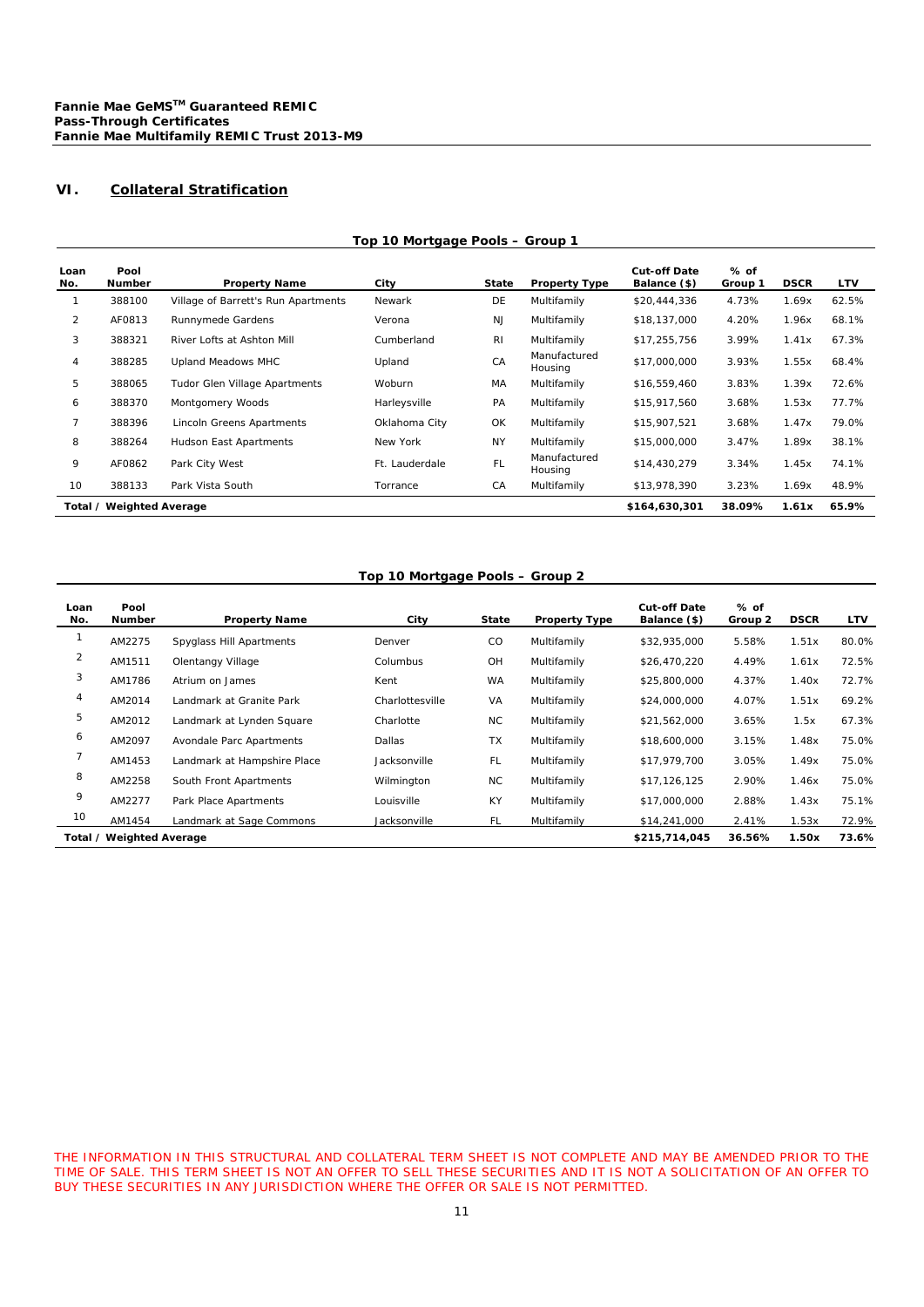# *Cut-off* Date Balance (\$)

|                             | No. of            | Aggregate     |                      |          | No. of                           | Aggregate           |              |
|-----------------------------|-------------------|---------------|----------------------|----------|----------------------------------|---------------------|--------------|
|                             | Mortgage          | Cut-off Date  | % of                 |          | Mortgage                         | <b>Cut-off Date</b> | % of         |
|                             | Loans             | Balance(\$)   | Group                |          | Loans                            | Balance(\$)         | Group        |
| \$382,965 - \$2,500,000     | 23                | \$39,793,374  | 9.2%                 | 120      | 74                               | \$432,159,343       | 100.0%       |
| \$2,500,001 - \$5,000,000   | 23                | \$80,392,050  | 18.6%                | Total:   | 74                               | \$432,159,343       | 100.0%       |
| \$5,000,001 - \$7,500,000   | 11                | \$69,972,107  | 16.2%                | Min: 120 | Max: 120                         |                     | Wtd Avg: 120 |
| \$7,500,001 - \$10,000,000  | 3                 | \$24,921,406  | 5.8%                 |          |                                  |                     |              |
| \$10,000,001 - \$15,000,000 | 7                 | \$95,858,774  | 22.2%                |          | Remaining Term to Maturity (mos) |                     |              |
| \$15,000,001 - \$20,000,000 | 6                 | \$100,777,297 | 23.3%                |          | No. of                           | Aggregate           |              |
| \$20,000,00 - \$20,444,336  |                   | \$20,444,336  | 4.7%                 |          | Mortgage                         | Cut-off Date        | % of         |
| Total:                      | 74                | \$432,159,343 | 100.0%               |          | Loans                            | Balance(\$)         | Group        |
| Min: \$382,965              | Max: \$20,444,336 |               | Average: \$5,839,991 | 55       |                                  | \$15,917,560        | 3.7%         |

#### **Property Type**

|                      | No. of   | Aggregate     |        | 59<br>28                         | \$163,217,08 |
|----------------------|----------|---------------|--------|----------------------------------|--------------|
|                      | Mortgage | Cut-off Date  | % of   | 60<br>17                         | \$100,931,34 |
|                      | Loans    | Balance(\$)   | Group  | Total:<br>74                     | \$432,159,34 |
| Multifamily          | 61       | \$333,361,710 | 77.1%  | Min: 55<br>Max: 60               |              |
| Manufactured Housing | 11       | \$80,777,257  | 18.7%  |                                  |              |
| <b>Seniors</b>       |          | \$13,635,449  | 3.2%   | Original Amortization Term (mos) |              |
| Dedicated Student    |          | \$4,384,927   | 1.0%   | No. of                           | Aggregate    |
| Total:               | 74       | \$432,159,343 | 100.0% | Mortgage                         | Cut-off Dat  |

|        | No. of   | Aggregate     |        |
|--------|----------|---------------|--------|
|        | Mortgage | Cut-off Date  | % of   |
|        | Loans    | Balance(\$)   | Group  |
| HY     | 70       | \$421,297,935 | 97.5%  |
| MY     | 4        | \$10,861,409  | 2.5%   |
| Total: | 74       | \$432,159,343 | 100.0% |

#### *Mortgage* Rate (%)

|                     | No. of      | Aggregate     |                 |
|---------------------|-------------|---------------|-----------------|
|                     | Mortgage    | Cut-off Date  | % of            |
|                     | Loans       | Balance(\$)   | Group           |
| $5.025\% - 5.250\%$ | 2           | \$13,940,026  | 3.2%            |
| 5.251% - 5.500%     | 12          | \$72,248,511  | 16.7%           |
| 5.501% - 5.750%     | 21          | \$133,037,063 | 30.8%           |
| 5.751% - 6.000%     | 24          | \$130,102,286 | 30.1%           |
| $6.001\% - 6.250\%$ | 14          | \$69,196,008  | 16.0%           |
| $6.251\% - 6.490\%$ | 1           | \$13,635,449  | 3.2%            |
| Total:              | 74          | \$432,159,343 | 100.0%          |
| Min: 5.025%         | Max: 6.490% |               | Average: 5.780% |

|          |              |                  | Uriginal Term to Maturity (mos) |              |       |
|----------|--------------|------------------|---------------------------------|--------------|-------|
| No. of   | Aggregate    |                  | No. of                          | Aggregate    |       |
| Mortaaae | Cut-off Date | % of $\mathsf I$ | Mortgage                        | Cut-off Date | % of  |
| Loans    | Balance(\$)  | Group I          | Loans                           | Balance(\$)  | Group |

| 120      | 74       | \$432,159,343 | 100.0%       |
|----------|----------|---------------|--------------|
| Total:   | 74       | \$432,159,343 | 100.0%       |
| Min: 120 | Max: 120 |               | Wtd Avg: 120 |
|          |          |               |              |

#### $R$ *emaining Term to Maturity (mos)*

| \$15,000,001 - \$20,000,000 | 6                 | \$100,777,297 | 23.3%                |                | No. of   | Aggregate     |             |
|-----------------------------|-------------------|---------------|----------------------|----------------|----------|---------------|-------------|
| \$20,000,00 - \$20,444,336  |                   | \$20,444,336  | 4.7%                 |                | Mortgage | Cut-off Date  | % of        |
| Total:                      | 74                | \$432,159,343 | 100.0%               |                | Loans    | Balance(\$)   | Group       |
| Min: \$382,965              | Max: \$20,444,336 |               | Average: \$5,839,991 | 55             |          | \$15,917,560  | 3.7%        |
|                             |                   |               |                      | 56             |          | \$5,276,139   | 1.2%        |
| Property Type               |                   |               |                      | 58             | 27       | \$146,817,216 | 34.0%       |
|                             | No. of            | Aggregate     |                      | 59             | 28       | \$163,217,086 | 37.8%       |
|                             | Mortgage          | Cut-off Date  | % of                 | 60             | 17       | \$100,931,342 | 23.4%       |
|                             | Loans             | Balance(\$)   | Group                | Total:         | 74       | \$432,159,343 | 100.0%      |
| Multifamily                 | 61                | \$333,361,710 | 77.1%                | <b>Min: 55</b> | Max: 60  |               | Wtd Avg: 59 |

### $O$ riginal *Amortization Term* (mos)

| <b>Dedicated Student</b> |          | \$4,384,927   | 1.0%   |               | No. of   | Aggregate             |        |
|--------------------------|----------|---------------|--------|---------------|----------|-----------------------|--------|
| Total:                   | 74       | \$432,159,343 | 100.0% |               | Mortgage | Cut-off Date          | $%$ of |
|                          |          |               |        |               | Loans    | Balance(\$)           | Group  |
| Prefix Type              |          |               |        | Interest Only | 10       | \$98,668,000          | 22.8%  |
|                          | No. of   | Aggregate     |        | 240           | 3        | \$20,428,835          | 4.7%   |
|                          | Mortgage | Cut-off Date  | % of   | 300           |          | \$3,335,737           | 0.8%   |
|                          | Loans    | Balance(\$)   | Group  | 360           | 59       | \$309,726,772         | 71.7%  |
| HY                       | 70       | \$421,297,935 | 97.5%  | Total:        | 74       | \$432,159,343         | 100.0% |
| MY                       |          | \$10,861,409  | 2.5%   | Min: 0        | Max: 360 | Non-Zero Wtd Avg: 352 |        |

#### *Remaining Amortization Term (mos)*

| Mortgage Rate (%) |          |               |       |               | No. of   | Aggregate             |        |
|-------------------|----------|---------------|-------|---------------|----------|-----------------------|--------|
|                   | No. of   | Aggregate     |       |               | Mortgage | <b>Cut-off Date</b>   | % of   |
|                   | Mortgage | Cut-off Date  | % of  |               | Loans    | Balance(\$)           | Group  |
|                   | Loans    | Balance(\$)   | Group | Interest Only | 10       | \$98,668,000          | 22.8%  |
| 5.025% - 5.250%   | າ        | \$13,940,026  | 3.2%  | $179 - 240$   |          | \$23,764,571          | 5.5%   |
| 5.251% - 5.500%   | 12       | \$72,248,511  | 16.7% | $241 - 300$   | 59       | \$309,726,772         | 71.7%  |
| 5.501% - 5.750%   | 21       | \$133,037,063 | 30.8% | Total:        | 74       | \$432,159,343         | 100.0% |
| 5.751% - 6.000%   | 24       | \$130,102,286 | 30.1% | Min: 0        | Max: 300 | Non-Zero Wtd Avg: 291 |        |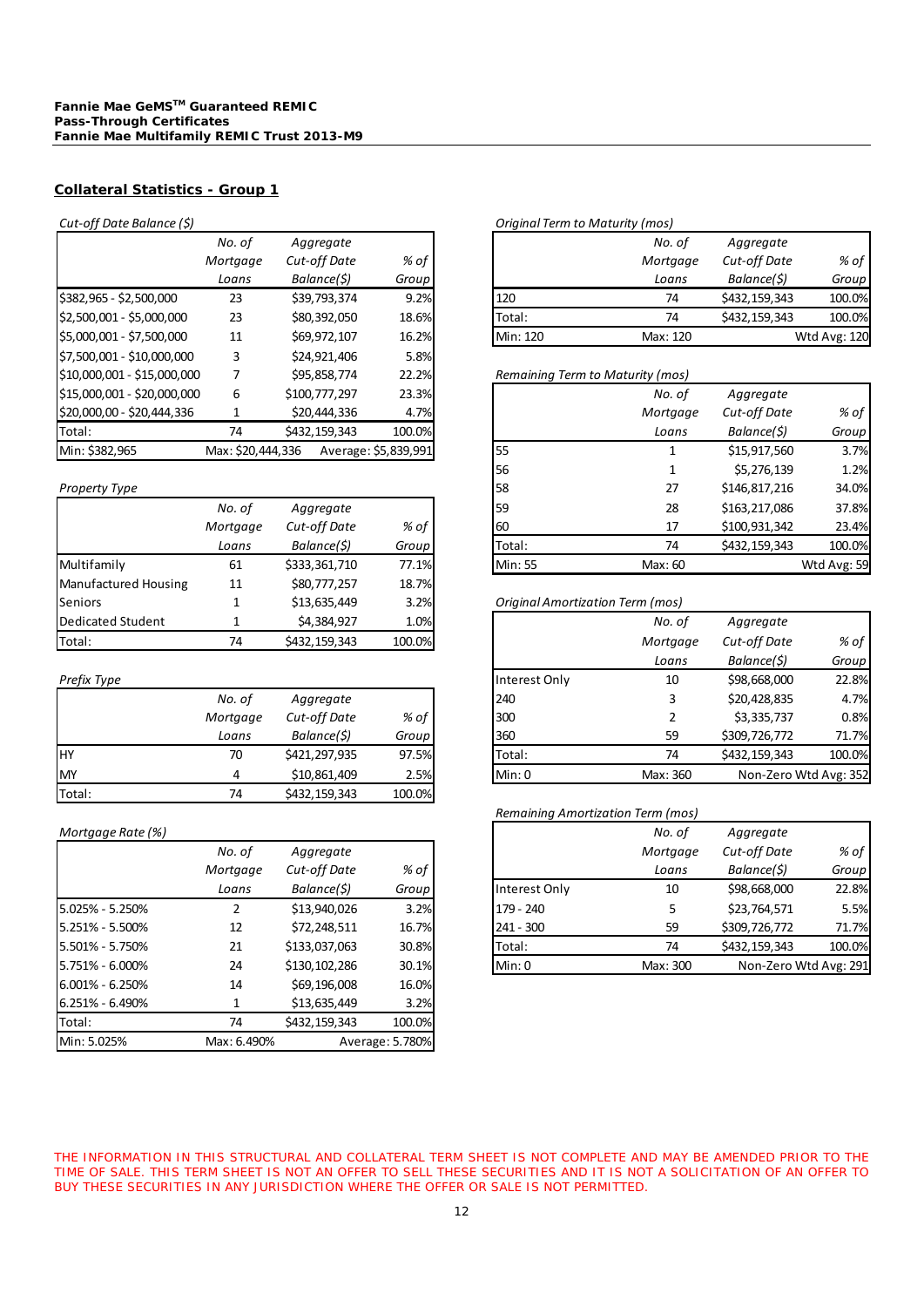| Day Count  |          |                     |        |
|------------|----------|---------------------|--------|
|            | No. of   | Aggregate           |        |
|            | Mortgage | <b>Cut-off Date</b> | % of   |
|            | Loans    | Balance(\$)         | Group  |
| Actual/360 | 70       | \$421,297,935       | 97.5%  |
| 30/360     | 4        | \$10,861,409        | 2.5%   |
| Total:     | 74       | \$432,159,343       | 100.0% |

#### $Most Recent DSCR$

|                 | No. of     | Aggregate     |                | 70.1% - 80.0% | 22                                         | \$133,600,08 |
|-----------------|------------|---------------|----------------|---------------|--------------------------------------------|--------------|
|                 | Mortgage   | Cut-off Date  | % of           | Total:        | 74                                         | \$432,159,34 |
|                 | Loans      | Balance(\$)   | Group          | Min: 20.0%    | Max: 80.0%                                 |              |
| $1.25x - 1.30x$ | 4          | \$17,840,967  | 4.1%           |               |                                            |              |
| $1.31x - 1.40x$ |            | \$34,415,794  | 8.0%           |               | Remaining Prepayment Penalty Term (mos)(1) |              |
| $1.41x - 1.50x$ | 6          | \$60,042,097  | 13.9%          |               | No. of                                     | Aggregate    |
| $1.51x - 1.60x$ | 12         | \$61,387,571  | 14.2%          |               | Mortgage                                   | Cut-off Dat  |
| $1.61x - 1.70x$ | 7          | \$51,653,204  | 12.0%          |               | Loans                                      | Balance(\$)  |
| $1.71x - 1.80x$ | 5          | \$35,910,569  | 8.3%           | 48            |                                            | \$15,917,56  |
| $1.81x - 1.90x$ | 5          | \$25,628,435  | 5.9%           | 49            |                                            | \$5,276,13   |
| $1.91x - 2.00x$ | 2          | \$20,042,596  | 4.6%           | 51            | 27                                         | \$146,817,21 |
| $2.01x =$       | 26         | \$125,238,110 | 29.0%          | 52            | 28                                         | \$163,217,08 |
| Total:          | 74         | \$432,159,343 | 100.0%         | 53            | 17                                         | \$100,931,34 |
| Min: 1.25x      | Max: 4.27x |               | Wtd Avg: 1.83x | Total:        | 74                                         | \$432,159,34 |
|                 |            |               |                |               |                                            |              |

| <b>State</b> |                |               |        |                       |              |               |                 |
|--------------|----------------|---------------|--------|-----------------------|--------------|---------------|-----------------|
|              | No. of         | Aggregate     |        | Loan Age (mos)        |              |               |                 |
|              | Mortgage       | Cut-off Date  | % of   |                       | No. of       | Aggregate     |                 |
|              | Loans          | Balance(\$)   | Group  |                       | Mortgage     | Cut-off Date  | % of            |
| CA           | 19             | \$97,525,440  | 22.6%  |                       | Loans        | Balance(\$)   | Group           |
| <b>NY</b>    | 8              | \$38,738,736  | 9.0%   | 60                    | 17           | \$100,931,342 | 23.4%           |
| PA           | 5              | \$33,697,954  | 7.8%   | 61                    | 28           | \$163,217,086 | 37.8%           |
| <b>RI</b>    | $\overline{2}$ | \$22,568,477  | 5.2%   | 62                    | 27           | \$146,817,216 | 34.0%           |
| <b>NE</b>    | 2              | \$20,795,776  | 4.8%   | 64                    | 1            | \$5,276,139   | 1.2%            |
| <b>NJ</b>    | $\overline{2}$ | \$20,694,000  | 4.8%   | 65                    | 1            | \$15,917,560  | 3.7%            |
| <b>DE</b>    | 1              | \$20,444,336  | 4.7%   | Total:                | 74           | \$432,159,343 | 100.0%          |
| MA           | $\overline{2}$ | \$18,147,578  | 4.2%   | Min: 60               | Max: 65      |               | Wtd Avg: 61     |
| <b>TX</b>    | 2              | \$17,623,638  | 4.1%   |                       |              |               |                 |
| VA           | $\overline{2}$ | \$17,045,132  | 3.9%   | Pass Through Rate (%) |              |               |                 |
| <b>FL</b>    | $\overline{2}$ | \$16,019,698  | 3.7%   |                       | No. of       | Aggregate     |                 |
| OK           | 1              | \$15,907,521  | 3.7%   |                       | Mortgage     | Cut-off Date  | % of            |
| <b>OH</b>    | 3              | \$12,113,018  | 2.8%   |                       | Loans        | Balance(\$)   | Group           |
| <b>MD</b>    | 4              | \$11,591,188  | 2.7%   | 4.785% - 5.000%       | 6            | \$62,726,981  | 14.5%           |
| <b>KS</b>    | $\overline{2}$ | \$11,138,653  | 2.6%   | 5.001% - 5.250%       | 29           | \$125,365,837 | 29.0%           |
| <b>WA</b>    | 3              | \$8,604,975   | 2.0%   | 5.251% - 5.500%       | 32           | \$184,617,745 | 42.7%           |
| <b>NC</b>    | 1              | \$7,940,026   | 1.8%   | 5.501% - 5.750%       | 6            | \$52,407,422  | 12.1%           |
| <b>MN</b>    | 3              | \$6,723,016   | 1.6%   | 5.751% - 5.895%       | $\mathbf{1}$ | \$7,041,359   | 1.6%            |
| <b>KY</b>    | $\mathbf{1}$   | \$6,360,790   | 1.5%   | Total:                | 74           | \$432,159,343 | 100.0%          |
| WI           | $\mathbf{1}$   | \$6,000,000   | 1.4%   | Min: 4.785%           | Max: 5.895%  |               | Wtd Avg: 5.266% |
| MI           | 1              | \$5,716,011   | 1.3%   |                       |              |               |                 |
| IN           | 1              | \$3,610,518   | በ Ջ%   |                       |              |               |                 |
| AZ           | 1              | \$2,992,214   | 0.7%   |                       |              |               |                 |
| AL           | 1              | \$2,793,286   | 0.6%   |                       |              |               |                 |
| LA           | $\mathbf{1}$   | \$2,473,609   | 0.6%   |                       |              |               |                 |
| <b>NM</b>    | 1              | \$2,144,807   | 0.5%   |                       |              |               |                 |
| <b>SC</b>    | 1              | \$1,734,418   | 0.4%   |                       |              |               |                 |
| <b>MO</b>    | $\mathbf{1}$   | \$1,014,531   | 0.2%   |                       |              |               |                 |
| Total:       | 74             | \$432,159,343 | 100.0% |                       |              |               |                 |

#### *Day Count Origination Date LTV Ratio (%)*

|                  | No. of   | Aggregate           |        |                   | No. of     | Aggregate           |                |
|------------------|----------|---------------------|--------|-------------------|------------|---------------------|----------------|
|                  | Mortgage | <b>Cut-off Date</b> | % of   |                   | Mortgage   | <b>Cut-off Date</b> | $%$ of         |
|                  | Loans    | Balance(\$)         | Group  |                   | Loans      | Balance(\$)         | Group          |
| Actual/360       | 70       | \$421,297,935       | 97.5%  | $20.0\% - 30.0\%$ |            | \$20,025,056        | 4.6%           |
| 30/360           | 4        | \$10,861,409        | 2.5%   | 30.1% - 40.0%     | 6          | \$35,666,098        | 8.3%           |
| Total:           | 74       | \$432,159,343       | 100.0% | 40.1% - 50.0%     | 12         | \$64,391,234        | 14.9%          |
|                  |          |                     |        | $50.1\% - 60.0\%$ | 12         | \$50,963,445        | 11.8%          |
| Most Recent DSCR |          |                     |        | 60.1% - 70.0%     | 15         | \$127,513,422       | 29.5%          |
|                  | No. of   | Aggregate           |        | 70.1% - 80.0%     | 22         | \$133,600,089       | 30.9%          |
|                  | Mortgage | <b>Cut-off Date</b> | % of   | Total:            | 74         | \$432,159,343       | 100.0%         |
|                  | Loans    | Balance(\$)         | Group  | Min: 20.0%        | Max: 80.0% |                     | Wtd Avg: 60.5% |

#### 1.31x ‐ 1.40x 7 \$34,415,794 8.0% *Remaining Prepayment Penalty Term (mos)(1)*

| 1.41x - 1.50x   | 6          | \$60,042,097  | 13.9%          |           | No. of   | Aggregate           |             |
|-----------------|------------|---------------|----------------|-----------|----------|---------------------|-------------|
| 1.51x - 1.60x   | 12         | \$61,387,571  | 14.2%          |           | Mortgage | <b>Cut-off Date</b> | $%$ of      |
| $1.61x - 1.70x$ |            | \$51,653,204  | 12.0%          |           | Loans    | Balance(\$)         | Group       |
| $1.71x - 1.80x$ |            | \$35,910,569  | 8.3%           | 48        |          | \$15,917,560        | 3.7%        |
| 1.81x - 1.90x   | 5          | \$25,628,435  | 5.9%           | <b>49</b> | ᅩ        | \$5,276,139         | 1.2%        |
| $1.91x - 2.00x$ |            | \$20,042,596  | 4.6%           | 51        | 27       | \$146,817,216       | 34.0%       |
| $2.01x =$       | 26         | \$125,238,110 | 29.0%          | <b>52</b> | 28       | \$163,217,086       | 37.8%       |
| Total:          | 74         | \$432,159,343 | 100.0%         | <b>53</b> | 17       | \$100,931,342       | 23.4%       |
| Min: 1.25x      | Max: 4.27x |               | Wtd Avg: 1.83x | Total:    | 74       | \$432,159,343       | 100.0%      |
|                 |            |               |                | Min: 48   | Max: 53  |                     | Wtd Avg: 52 |

#### *No. of Aggregate Loan Age (mos)*

|     | Mortgage | Cut-off Date | % of  |         | No. of   | Aggregate     |              |
|-----|----------|--------------|-------|---------|----------|---------------|--------------|
|     | Loans    | Balance(\$)  | Group |         | Mortgage | Cut-off Date  | $%$ of       |
| СA  | 19       | \$97,525,440 | 22.6% |         | Loans    | Balance(\$)   | <b>Group</b> |
| NY  | 8        | \$38,738,736 | 9.0%  | 60      | 17       | \$100,931,342 | 23.4%        |
| PA  | 5        | \$33,697,954 | 7.8%  | 61      | 28       | \$163,217,086 | 37.8%        |
| RI  |          | \$22,568,477 | 5.2%  | 62      | 27       | \$146,817,216 | 34.0%        |
| NE. |          | \$20,795,776 | 4.8%  | 64      |          | \$5,276,139   | 1.2%         |
| NJ  |          | \$20,694,000 | 4.8%  | 65      |          | \$15,917,560  | 3.7%         |
| DE  |          | \$20,444,336 | 4.7%  | Total:  | 74       | \$432,159,343 | 100.0%       |
| MA  |          | \$18,147,578 | 4.2%  | Min: 60 | Max: 65  |               | Wtd Avg: 61  |

#### $Pass$  *Through Rate* (%)

| FL. |   | \$16,019,698 | 3.7% |                 | No. of      | Aggregate     |                 |
|-----|---|--------------|------|-----------------|-------------|---------------|-----------------|
| ОΚ  |   | \$15,907,521 | 3.7% |                 | Mortgage    | Cut-off Date  | $%$ of          |
| OН  | 3 | \$12,113,018 | 2.8% |                 | Loans       | Balance(\$)   | Group           |
| MD. |   | \$11,591,188 | 2.7% | 4.785% - 5.000% | 6           | \$62,726,981  | 14.5%           |
| ΚS  |   | \$11,138,653 | 2.6% | 5.001% - 5.250% | 29          | \$125,365,837 | 29.0%           |
| WA  |   | \$8,604,975  | 2.0% | 5.251% - 5.500% | 32          | \$184,617,745 | 42.7%           |
| NC. |   | \$7,940,026  | 1.8% | 5.501% - 5.750% | 6           | \$52,407,422  | 12.1%           |
| MN  |   | \$6,723,016  | 1.6% | 5.751% - 5.895% |             | \$7,041,359   | 1.6%            |
| КY  |   | \$6,360,790  | 1.5% | Total:          | 74          | \$432,159,343 | 100.0%          |
| wı  |   | \$6,000,000  | 1.4% | Min: 4.785%     | Max: 5.895% |               | Wtd Avg: 5.266% |

 $\overline{p}$  Remaining Prepayment Premium Term is calculated from the end of month of the Cut-off Date to the Prepayment Premium End Date and would be one month longer if calculated from the beginning of the month of the Cut-off Date to the Prepayment Premium End Date.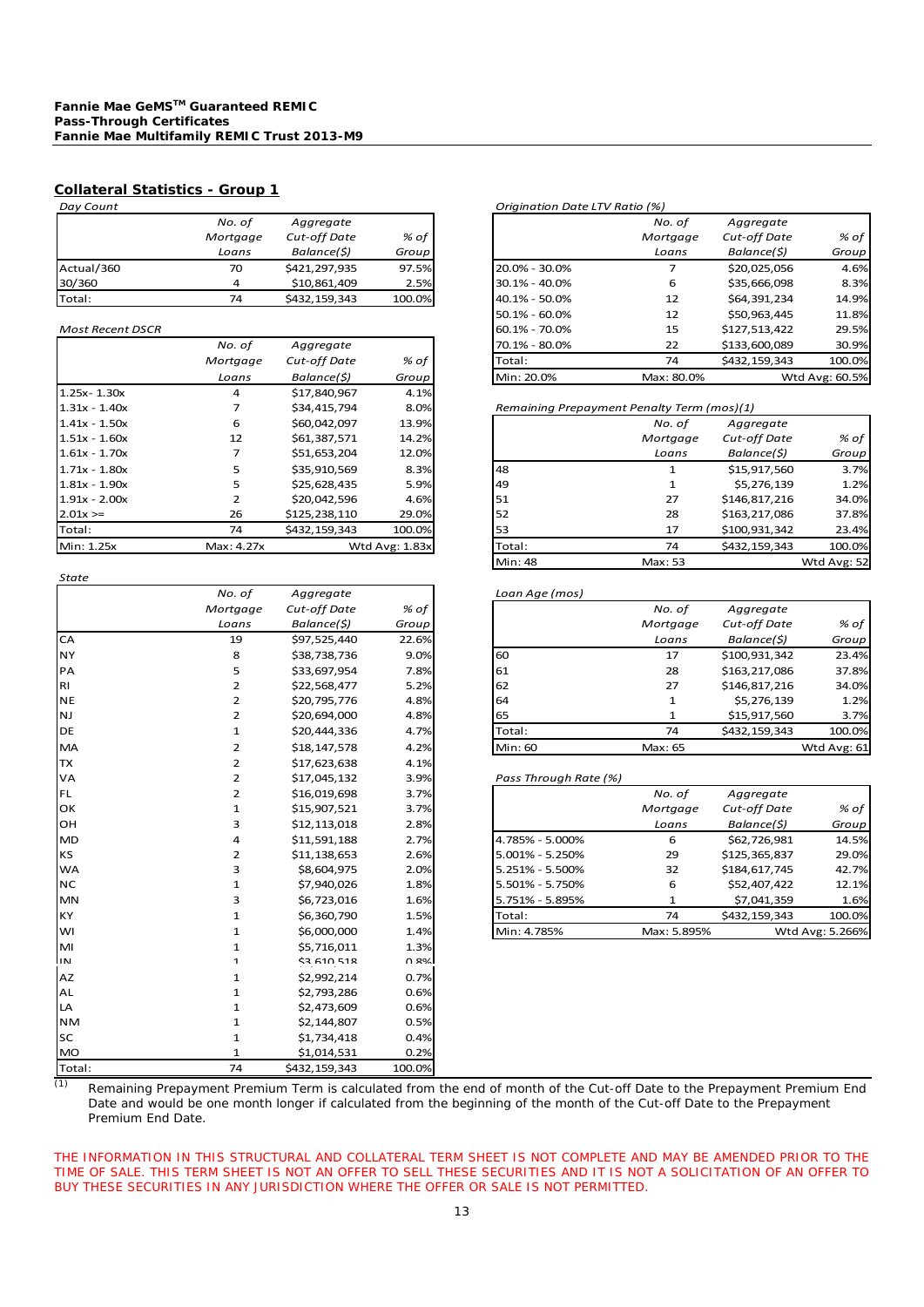| Cut-off Date Balance (\$)   |                   |               |                      | Original Term to Maturity (mos)  |               |             |
|-----------------------------|-------------------|---------------|----------------------|----------------------------------|---------------|-------------|
|                             | No. of            | Aggregate     |                      | No. of                           | Aggregate     |             |
|                             | Mortgage          | Cut-off Date  | % of                 | Mortgage                         | Cut-off Date  | % 0]        |
|                             | Loans             | Balance(\$)   | Group                | Loans                            | Balance(\$)   | Grou        |
| \$422,176 - \$2,500,000     | 28                | \$36,696,801  | 6.2%                 | 120<br>92                        | \$590,000,199 | 100.09      |
| \$2,500,001 - \$5,000,000   | 25                | \$88,617,502  | 15.0%                | Total:<br>92                     | \$590,000,199 | 100.09      |
| \$5,000,001 - \$7,500,000   | 12                | \$72,441,806  | 12.3%                | Min: 120<br>Max: 120             |               | Wtd Avg: 12 |
| \$7,500,001 - \$10,000,000  |                   | \$57,614,919  | 9.8%                 |                                  |               |             |
| \$10,000,001 - \$15,000,000 | 11                | \$133,156,126 | 22.6%                | Remaining Term to Maturity (mos) |               |             |
| \$15,000,001 - \$20,000,000 | 4                 | \$70,705,825  | 12.0%                | No. of                           | Aggregate     |             |
| \$20,000,001 - \$25,000,000 | 2                 | \$45,562,000  | 7.7%                 | Mortgage                         | Cut-off Date  | $%$ O]      |
| \$25,000,001 - \$30,000,000 | 2                 | \$52,270,220  | 8.9%                 | Loans                            | Balance(\$)   | Grou        |
| \$30,000,001 - \$32,935,000 |                   | \$32,935,000  | 5.6%                 | 111<br>6                         | \$15,645,525  | 2.79        |
| Total:                      | 92                | \$590,000,199 | 100.0%               | 113                              | \$20,425,624  | 3.5%        |
| Min: \$422,176              | Max: \$32,935,000 |               | Average: \$6,413,046 | 114<br>6                         | \$96,525,156  | 16.49       |

|                      | No. of   | Aggregate     |              | Min: 111<br>Max: 115             |              | Wtd Avg: 11 |
|----------------------|----------|---------------|--------------|----------------------------------|--------------|-------------|
|                      | Mortgage | Cut-off Date  | $%$ of       |                                  |              |             |
|                      | Loans    | Balance(\$)   | <b>Group</b> | Original Amortization Term (mos) |              |             |
| Multifamily          | 74       | \$537,332,161 | 91.1%        | No. of                           | Aggregate    |             |
| Cooperative          | 14       | \$35,508,409  | 6.0%         | Mortgage                         | Cut-off Date | $%$ O]      |
| Manufactured Housing | Δ        | \$17,159,629  | 2.9%         | Loans                            | Balance(\$)  | Groul       |
| Total:               | 92       | \$590,000,199 | 100.0%       | Interest Only                    | \$17,770,000 | 3.09        |

|        | No. of   | Aggregate     |        |
|--------|----------|---------------|--------|
|        | Mortgage | Cut-off Date  | % of   |
|        | Loans    | Balance(\$)   | Group  |
| HY     | 87       | \$585,393,509 | 99.2%  |
| MY     | 5        | \$4,606,690   | 0.8%   |
| Total: | 92       | \$590,000,199 | 100.0% |

#### *Mortgage Rate (%) Mortgage Cut‐off Date % of*

|                     | No. of      | Aggregate     |                 |
|---------------------|-------------|---------------|-----------------|
|                     | Mortgage    | Cut-off Date  | % of            |
|                     | Loans       | Balance(\$)   | Group           |
| 3.230% - 3.250%     | 1           | \$9,000,000   | 1.5%            |
| 3.251% - 3.500%     | 5           | \$45,574,990  | 7.7%            |
| 3.501% - 3.750%     | 11          | \$111,464,447 | 18.9%           |
| $3.751\% - 4.000\%$ | 41          | \$308,048,306 | 52.2%           |
| 4.001% - 4.250%     | 24          | \$94,495,495  | 16.0%           |
| 4.251% - 4.500%     | 7           | \$16,833,218  | 2.9%            |
| 4.501% - 4.750%     | 2           | \$3,868,154   | 0.7%            |
| 4.751% - 4.820%     | 1           | \$715,588     | 0.1%            |
| Total:              | 92          | \$590,000,199 | 100.0%          |
| Min: 3.230%         | Max: 4.820% |               | Wtd Avg: 3.842% |

|                           | No. of   | Aggregate    |       |          | No. of   | Aggregate     |              |
|---------------------------|----------|--------------|-------|----------|----------|---------------|--------------|
|                           | Mortgage | Cut-off Date | % of  |          | Mortgage | Cut-off Date  | % of         |
|                           | Loans    | Balance(\$)  | Group |          | Loans    | Balance(\$)   | Group        |
| \$422,176 - \$2,500,000   | 28       | \$36,696,801 | 6.2%  | 120      | 92       | \$590,000,199 | 100.0%       |
| \$2,500,001 - \$5,000,000 | 25       | \$88,617,502 | 15.0% | Total:   | 92       | \$590,000,199 | 100.0%       |
| \$5,000,001 - \$7,500,000 | 12       | \$72,441,806 | 12.3% | Min: 120 | Max: 120 |               | Wtd Avg: 120 |
|                           |          |              |       |          |          |               |              |

# $R$ emaining Term to Maturity (mos) \$25,000,001 ‐ \$30,000,000 2 \$52,270,220 8.9% *Loans Balance(\$) Group* \$30,000,001 ‐ \$32,935,000 1 \$32,935,000 5.6% 111 6 \$15,645,525 2.7% Total: 92 \$590,000,199 100.0% 113 2 \$20,425,624 3.5% Min: \$422,176 Max: \$32,935,000 Average: \$6,413,046 114 \$96,525,156 16.4% 115 78 \$457,403,894 77.5% *Property Type* Total: 92 \$590,000,199 100.0% **Min: 111 Max: 115 Wtd Avg: 115**

#### *Loans Balance(\$) Group Original Amortization Term (mos)*

| Multifamily          | 74       | \$537,332,161 | 91.1%  |               | No. of   | Aggregate             |        |
|----------------------|----------|---------------|--------|---------------|----------|-----------------------|--------|
| Cooperative          | 14       | \$35,508,409  | 6.0%   |               | Mortgage | Cut-off Date          | $%$ of |
| Manufactured Housing | 4        | \$17,159,629  | 2.9%   |               | Loans    | Balance(\$)           | Group  |
| Total:               | 92       | \$590,000,199 | 100.0% | Interest Only | 5        | \$17,770,000          | 3.0%   |
|                      |          |               |        | 276           |          | \$3,184,468           | 0.5%   |
| Prefix Type          |          |               |        | 300           |          | \$4,316,388           | 0.7%   |
|                      | No. of   | Aggregate     |        | 360           | 81       | \$557,461,429         | 94.5%  |
|                      | Mortgage | Cut-off Date  | % of   | 480           |          | \$7,267,914           | 1.2%   |
|                      | Loans    | Balance(\$)   | Group  | Total:        | 92       | \$590,000,199         | 100.0% |
| HY                   | 87       | \$585,393,509 | 99.2%  | Min: 0        | Max: 480 | Non-Zero Wtd Avg: 361 |        |
|                      |          |               |        |               |          |                       |        |

#### Total: 92 \$590,000,199 100.0% *Remaining Amortization Term (mos)*

| Mortgage Rate (%) |          |               |       |             |               | No. of<br>Mortgage | Aggregate<br>Cut-off Date | $%$ of |
|-------------------|----------|---------------|-------|-------------|---------------|--------------------|---------------------------|--------|
|                   | No. of   | Aggregate     |       |             |               | Loans              | Balance(\$)               | Group  |
|                   | Mortgage | Cut-off Date  | % of  |             | Interest Only | כ                  | \$17,770,000              | 3.0%   |
|                   | Loans    | Balance(\$)   | Group | $241 - 300$ |               |                    | \$7,500,856               | 1.3%   |
| 3.230% - 3.250%   |          | \$9,000,000   | 1.5%  | $301 - 360$ |               | 81                 | \$557,461,429             | 94.5%  |
| 3.251% - 3.500%   |          | \$45,574,990  | 7.7%  | $361 - 475$ |               |                    | \$7,267,914               | 1.2%   |
| 3.501% - 3.750%   | 11       | \$111,464,447 | 18.9% | Total:      |               | 92                 | \$590,000,199             | 100.0% |
| 3.751% - 4.000%   | 41       | \$308,048,306 | 52.2% | Min: 0      |               | Max: 475           | Non-Zero Wtd Avg: 355     |        |